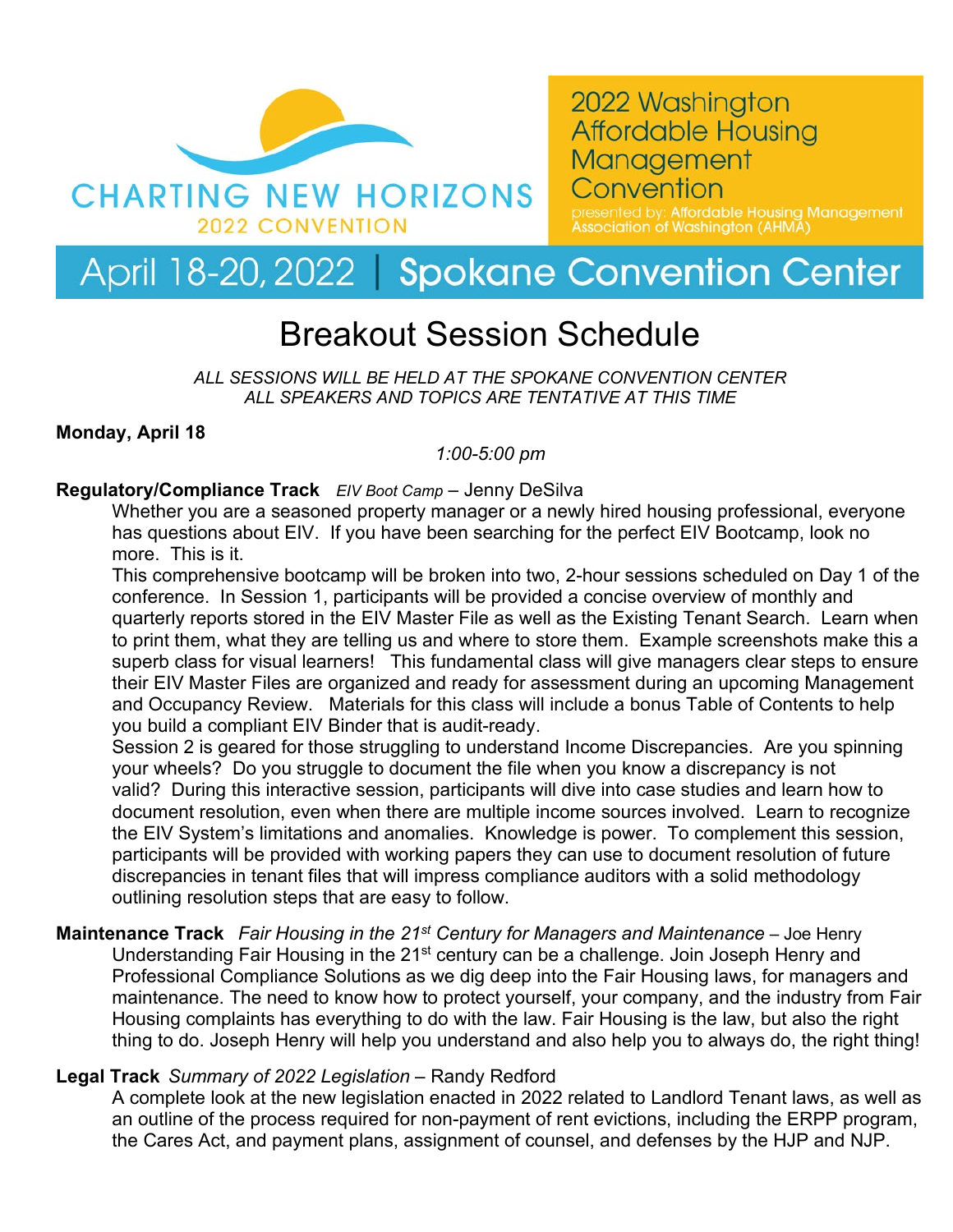#### **Tuesday, April 19**

#### *10:45 am -12:15 pm*

**Regulatory/Compliance Track** *It was CMS in the Library with the HUD-9834A!* – Karen Ventrice, CMS Ever wonder what exactly your Contract Administrator is looking for in your tenant files? Does the thought of Management Occupancy Reviews make you break out in hives? Stress no more! CMS will breakdown each line item in the HUD-9834 Addendum A and explain exactly what is looked for during your MOR.

#### **RD Track** *Rural Development Essentials (Part 1)* – Joe Henry

In this session, Joseph Henry and Professional Compliance Solutions will help you understand the application process, eligibility for the RD program, student status, and even maintenance. Understanding the concepts of the RD handbook 3560 will help you on your way to not only great files, but also great inspections.

#### **Legal Track** Behavioral Evictions – Randy Redford

Actions and notices that a landlord can serve to address behavioral issues by residents, including 3 day notices, 10 day notices and possible termination notices, and will include naming persons on notices and service issues.

#### *1:00-2:30 pm*

**Regulatory/Compliance Track** *HOME program* – TyeRae Guined, Wa State Dept of Commerce Interested in learning more about state compliance requirements for HOME funded properties? Want to know how Affirmative Fair Housing Marketing Plans, VAWA, Tenant Selection Plans and waitlists apply to projects that receive HOME funding? How about information on rent and utility allowance requirements and the annual approval process? Do you know what documentation is required to be kept in each resident file or, what's required for annual reporting?

This session will cover just that and more!

#### **RD Track** *Rural Development Essentials (Part 2)* – Joe Henry

In this session Joseph Henry with Professional Compliance Solutions will get down to the meat and potatoes of the qualifying process. We will dive headfirst into income, assets, and deductions. There is nothing more important than knowing for sure what to count and when to count it. Joining Joseph Henry for this session will get you on track for understanding RD Essentials.

#### **Other** *LIHTC Portfolio & Market Trends*– Rob Medlock, Senior Director of Portfolio Analysis at Enterprise

Rob Medlock, Senior Director of Portfolio Analysis at Enterprise, will walk through the performance of Enterprise's portfolio in 2020/2021, showcasing the operational trends of one of the largest syndicators in the country.

#### *3:15-4:45 pm*

## **Management Track** *HUD Essentials* – Joe Henry

Understanding the essentials of HUD is a great way to be prepared for those dreaded MOR inspections. Join Joseph Henry and Professional Compliance Solutions as we look at the different aspects of income, assets, and deductions. Joseph will even help you understand better the timing of EIV reports, when to print them, and how to use them. This will be a "must attend" session. You don't want to miss all of the FUNdamentals!

### **Legal Track** *Just Cause Evictions* – Randy Redford

A look at the 2021 Just Cause rules and how they interact with federally funded tenancies, notices required, and additional disclaimer language and documents required for the various types of federally funded tenancies, including section 8, tax credit, RD, and project based Section 8.